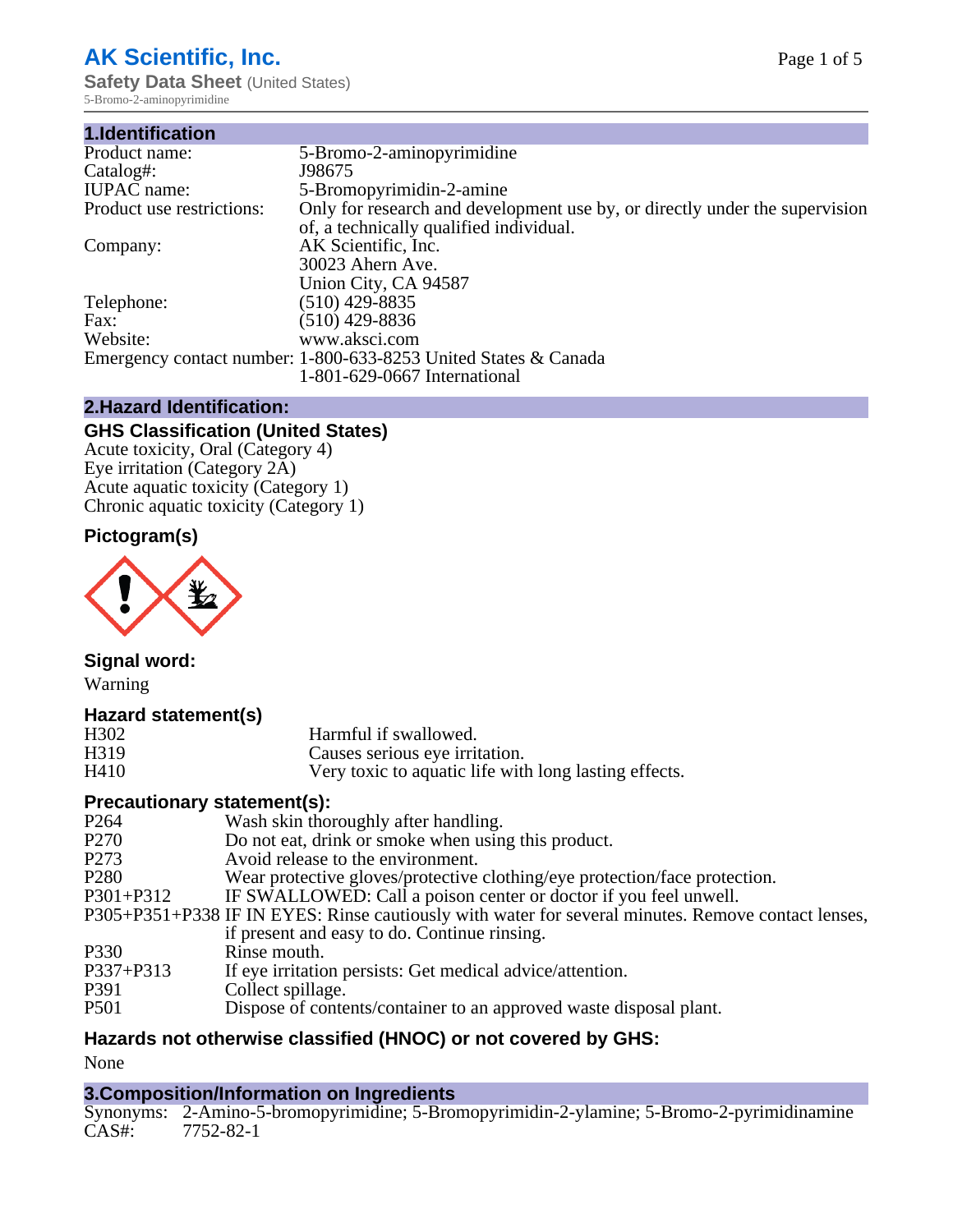Purity: 95%<br>EC: Not Not available.

### **4. First Aid Measures**

**General Information:** Immediately remove any clothing contaminated by the product. Move out of dangerous area. Consult a physician and show this safety data sheet.

**Inhalation:** Move person to fresh air. If not breathing, give artificial respiration. If breathing is difficult, give oxygen. Obtain medical aid.

**Skin contact:** Immediately flush skin with running water for at least 15 minutes while removing contaminated clothing and shoes. Wash clothing before reuse. Obtain medical aid immediately.

**Eye contact:** Immediately flush open eyes with running water for at least 15 minutes. Obtain medical aid immediately.

**Ingestion:** Do NOT induce vomiting without medical advice. Rinse mouth with water. Never administer anything by mouth to an unconscious person. Obtain medical aid immediately.

**Most important symptoms and effects, both acute and delayed:** No further information available. Please see sections 2 and 11.

**Indication of any immediate medical attention and special treatment needed:** No further information available.

## **5. Fire Fighting Measures**

**Suitable extinguishing media:** Use water spray, dry chemical, carbon dioxide, or chemical foam. **Specific hazards arising from the chemical:** Carbon oxides, Hydrogen bromide, Nitrogen oxides. **Advice for firefighters:** As in any fire, wear a NIOSH-approved or equivalent, pressure-demand, self-contained breathing apparatus and full protective gear. During a fire, irritating and highly toxic gases may be generated by thermal decomposition or combustion.

#### **6. Accidental Release Measures**

**Personal precautions, protective equipment and emergency procedures:** Wear protective equipment and keep unprotected personnel away. Ensure adequate ventilation. Remove all sources of ignition. Prevent further leak or spill if safe to do so. For personal protective equipment, please refer to section 8.

**Environmental precautions:** Do not let product enter drains, other waterways, or soil.

**Methods and materials for containment and cleaning up:** Prevent further leak or spill if safe to do so. Vacuum, sweep up, or absorb with inert material and place into a suitable disposal container. Consult local regulations for disposal. See section 13 for further disposal information.

## **7. Handling and Storage**

**Precautions for safe handling:** Avoid contact with skin, eyes, and personal clothing. Wash hands thoroughly after handling. Avoid breathing fumes. Use only with adequate ventilation. Wear suitable protective clothing, gloves, and eye/face protection. Keep away from sources of ignition. Minimize dust generation and accumulation. Keep container tightly closed. Open and handle container with care. Do not eat, drink, or smoke while handling.

**Conditions for safe storage, including any incompatibilities:** Store in a tightly-closed container when not in use. Store in a cool, dry, well-ventilated area away from incompatible substances. Keep away from sources of ignition.

## **8. Exposure Controls/Personal Protection**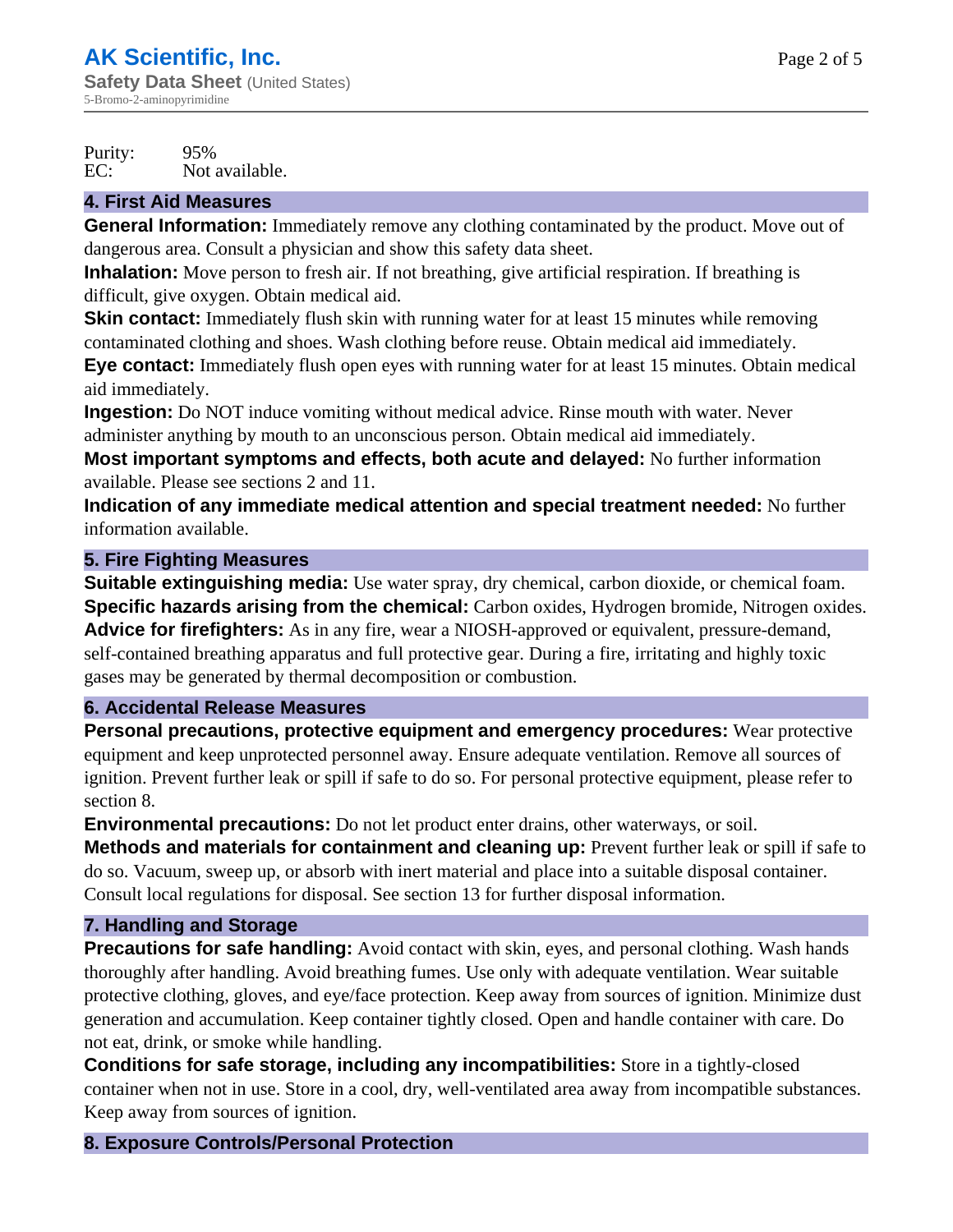#### **Exposure limits:**

| <b>OSHA PEL:</b>  | Not available. |
|-------------------|----------------|
| NIOSH REL:        | Not available. |
| <b>ACGIH TLV:</b> | Not available. |

**Appropriate engineering controls:** Avoid contact with skin, eyes, and clothing. Wash hands before breaks and immediately after handling the product. Facilities storing or utilizing this material should be equipped with an eyewash fountain. Use adequate general and local exhaust ventilation to keep airborne concentrations low.

#### **Personal protection**

| Eyes: | Based on an evaluation of the eye or face hazards present, wear chemical splash-resistant |
|-------|-------------------------------------------------------------------------------------------|
|       | safety glasses or goggles with side protection. A face shield may be appropriate in some  |
|       | workplaces. Use eyewear tested and approved under appropriate government standards        |
|       | such as OSHA 29 CFR 1910.133 or EU EN166.                                                 |

- Hands: Wear gloves selected based on an evaluation of the possible hazards to hands and skin, the duration of use, the physical conditions of the workplace, and the chemical resistance and physical properties of the glove material.
- Skin and body: Protective clothing must be selected based on the hazards present in the workplace, the physical environment, the duration of exposure, and other factors. No fabric can provide protection against all potential hazards; therefore it is important to select the appropriate protective clothing for each specific hazard. At the minimum, wear a laboratory coat and close-toed footwear.
- Respiratory: Respirators are not a substitute for accepted engineering control measures such as enclosure or confinement of the operation, general and local ventilation, and substitution of less toxic materials. When respiratory personal protective equipment is appropriate based on an assessment of respiratory hazards in the workplace, use a NIOSH- or CEN-certified respirator.

### **9. Physical and Chemical Properties**

| <b>Physical State:</b>                    | White to off-white to light yellow to beige powder, crystals, flakes or<br>crystalline powder |
|-------------------------------------------|-----------------------------------------------------------------------------------------------|
| Molecular Formula:                        | C4H4BrN3                                                                                      |
| Molecular Weight:                         | 173.99                                                                                        |
| Odor:                                     | Not available.                                                                                |
| pH:                                       | Not available.                                                                                |
| <b>Boiling Point Range:</b>               | Not available.                                                                                |
| Freezing/Melting Point:                   | $239 - 244$ °C                                                                                |
| Flash Point:                              | Not available.                                                                                |
| <b>Evaporation Rate:</b>                  | Not available.                                                                                |
| Flammability(solid,gas):                  | Please see section 2.                                                                         |
| Explosive limits:                         | Not available.                                                                                |
| Vapor Pressure:                           | Not available.                                                                                |
| Vapor Density:                            | Not available.                                                                                |
| Solubility:                               | Not available.                                                                                |
| <b>Relative Density:</b>                  | Not available.                                                                                |
| Refractive Index:                         | Not available.                                                                                |
| Volatility:                               | Not available.                                                                                |
| <b>Auto-ignition Temperature:</b>         | Not available.                                                                                |
| Decomposition Temperature: Not available. |                                                                                               |
| <b>Partition Coefficient:</b>             | Not available.                                                                                |

# **10. Stability and Reactivity**

Reactivity: Not available. Possibility of hazardous reactions: Not available.

Chemical stability: Stable under recommended temperatures and pressures.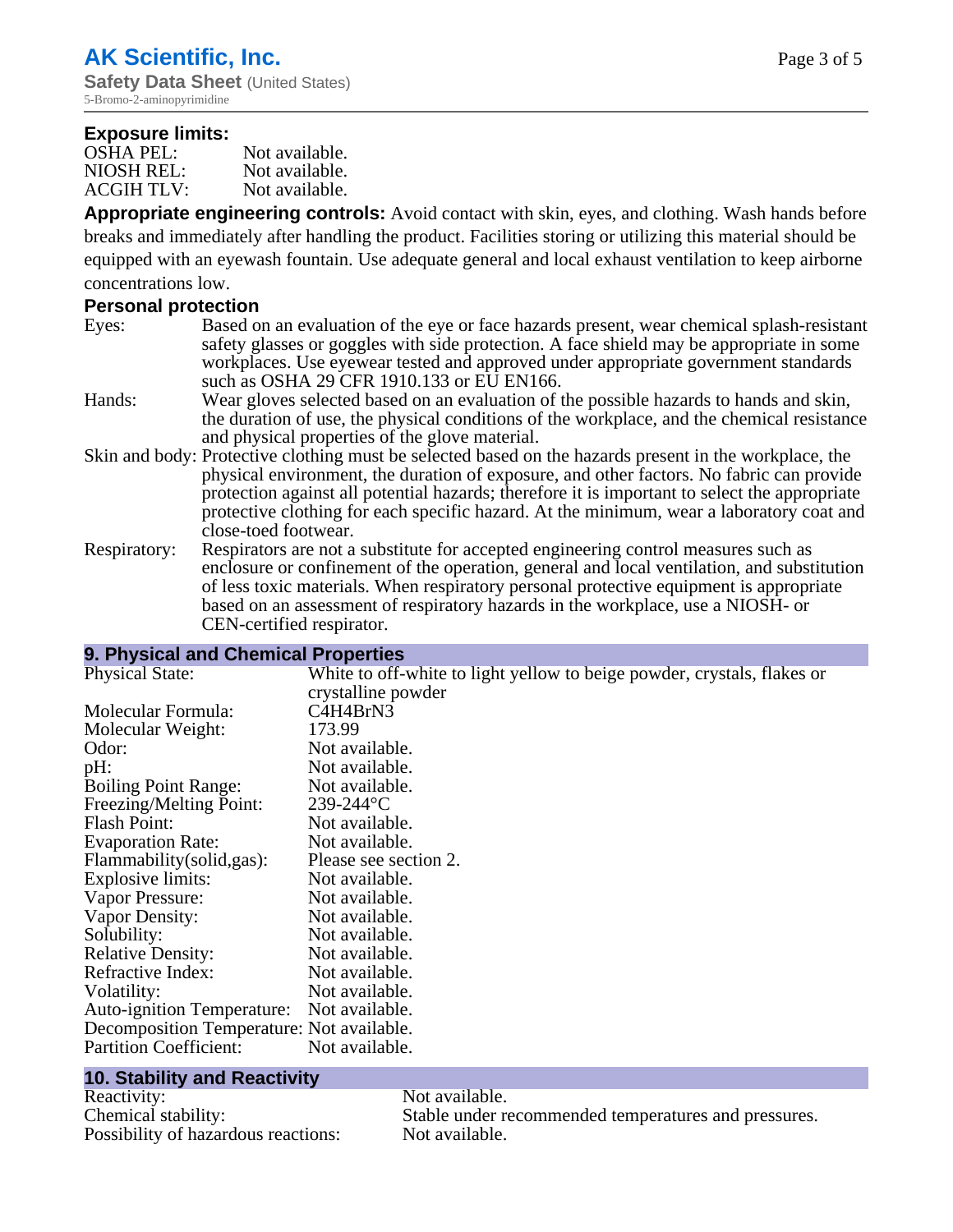| Conditions to avoid:              |
|-----------------------------------|
| Incompatible materials:           |
| Hazardous decomposition products: |

Dust generation. Strong oxidizing agents. Carbon oxides, Hydrogen bromide, Nitrogen oxides.

# **11. Toxicological Information**

RTECS# Not available. Acute toxicity: Not available. Routes of exposure: Inhalation,eye contact,skin contact,ingestion. Symptoms related to the physical,chemical and toxicological characteristics:

Skin contact may result in inflammation characterized by itching, scaling, reddening, blistering, pain or dryness. Eye contact may result in redness, pain or severe eye damage. Inhalation may cause irritation of the lungs and respiratory system. Overexposure may result in serious illness or death.

#### **Carcinogenicity**

| IARC: | Not classified.                                                                                                                                                                          |
|-------|------------------------------------------------------------------------------------------------------------------------------------------------------------------------------------------|
| NTP:  | Not listed.                                                                                                                                                                              |
| OSHA: | Not listed.                                                                                                                                                                              |
|       | Acute toxic effects: Inflammation of the eye is characterized by redness, watering, and itching. Skin<br>inflammation is characterized by itching, scaling, reddening, or, occasionally, |
|       | blistering.                                                                                                                                                                              |

#### **12. Ecological Information**

| Ecotoxicity:                                  | Toxicity to fish: LC50 Lepomis macrochirus (Bluegill) - 0.052mg/L - 96h |
|-----------------------------------------------|-------------------------------------------------------------------------|
| Persistence and degradability: Not available. |                                                                         |
| Bioaccumulative potential: Not available.     |                                                                         |
| Mobility in soil:                             | Not available.                                                          |
| Other adverse effects:                        | Not available.                                                          |
|                                               |                                                                         |

#### **13. Disposal Considerations**

Disposal of waste: Chemical waste generators must determine whether a discarded chemical is classified as hazardous waste. US EPA guidelines for the classification determination are listed in 40 CFR 261.3. Additionally, waste generators must consult state and local hazardous waste regulations to ensure complete and accurate classification. Observe all federal, state and local regulations when disposing of the substance.

Disposal of packaging: Do not reuse containers. Dispose of as unused product.

## **14. Transportation Information**

| <b>DOT (United States)</b>               |                                                                          |                |
|------------------------------------------|--------------------------------------------------------------------------|----------------|
| UN number:                               |                                                                          | Not hazmat     |
| Proper shipping name:                    |                                                                          | Not available. |
| Transport hazard class:                  |                                                                          | Not available. |
| Packing group:                           |                                                                          | Not available. |
| <b>IATA</b>                              |                                                                          |                |
| <b>UN Number:</b>                        | <b>UN3077</b>                                                            |                |
|                                          | Proper shipping name: Environmentally hazardous substance, solid, n.o.s. |                |
|                                          | (5-Bromo-2-aminopyrimidine)                                              |                |
| Transport hazard class: 9; Miscellaneous |                                                                          |                |
| Packing group:                           |                                                                          |                |
|                                          |                                                                          |                |

**15. Regulatory Information**

**TSCA (United States)**